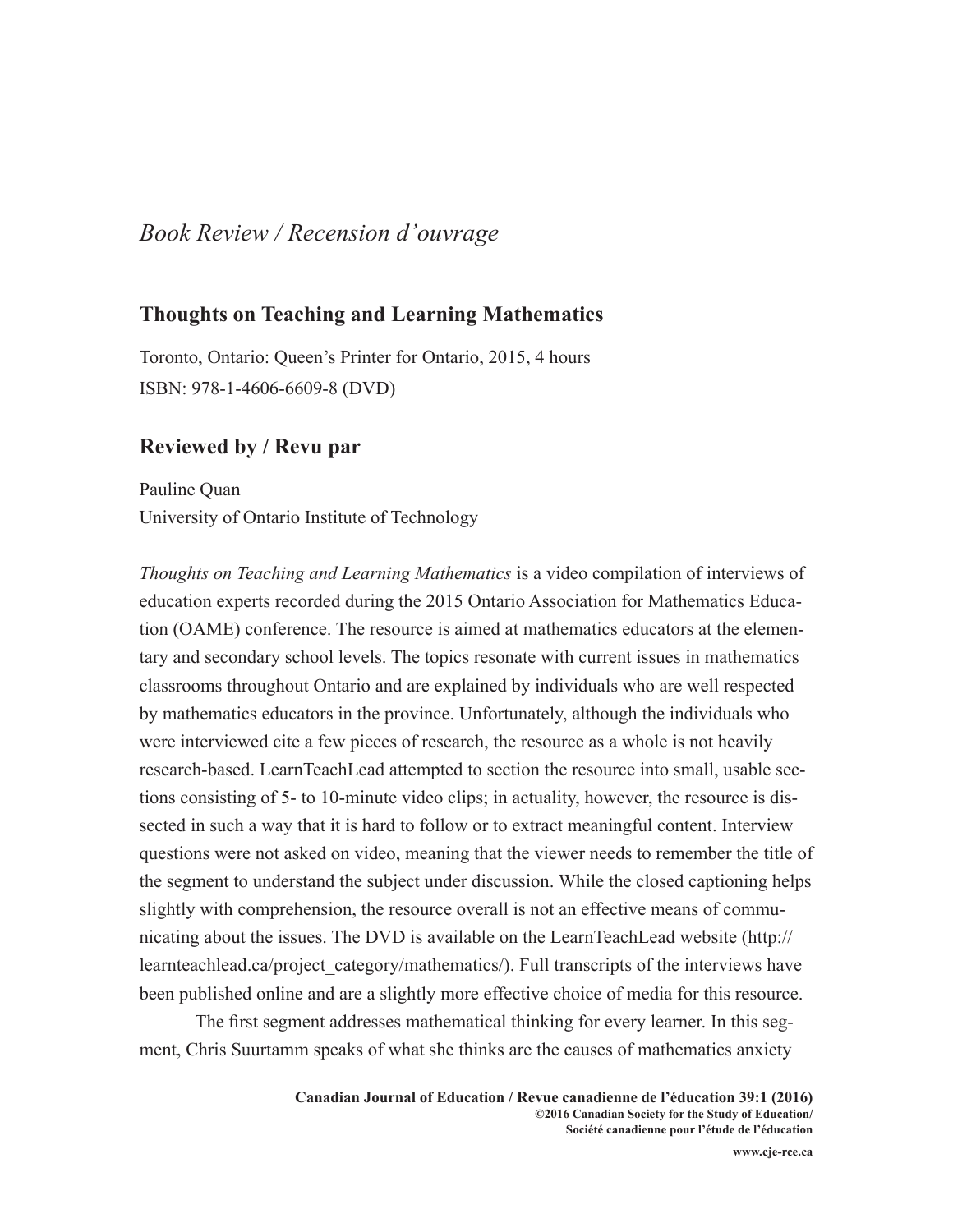and how to overcome it. She challenges teachers to think of different ways in which students think about problems, different ways to solve them and to accept the possibility that teachers themselves do not always have all the answers. She invites teachers to involve parents in students' mathematical learning, to help change the society's perspective of mathematics learning, and to look at the curriculum for what the students should be doing in the classroom. Suurtamm also stresses the importance of having teachers deepen their understanding of mathematics knowledge for teaching through collaborating with their colleagues. She also argues that sound assessment is ongoing assessment in which teachers are listening and responding to how students are thinking. She stresses that students need to receive feedback as to how they are doing, as opposed to just a mark.

Nora Newcombe presents the second segment, which addresses spatial reasoning. Newcombe defines spatial reasoning and provides examples of how certain mathematics principles can be thought of spatially. The concepts she mentions are shapes, the equals sign, and the continuous number line. Pedagogically speaking, she believes direct instruction and play-based learning should be used together. On the topic of gender, Newcombe speaks briefly about her belief that the scientific community should realize that both girls and boys can be engaged and can improve their special reasoning skills. Educators should therefore simply dedicate themselves to learning and not to figuring out the gender differences. Finally, Newcombe describes some research she has completed with preschoolers. Her research suggests that although digital manipulatives may be useful, physical manipulatives led to better conversations about the shapes and therefore may be more useful for learning.

Marian Small begins her interview about substantive mathematics learning by saying that it makes sense to use games to help kids learn automaticity. Casual learning makes learning fun and inviting. She believes that it is important to have good mental mathematics skills and that the development of good mental mathematics skills should be part of the goal of mathematics educators. On mathematics anxiety, she believes that students pick up anxiety from teachers and parents. For Small, "confidence building trumps everything." Small believes that the most important process of mathematics is reasoning and that teachers still need some help "in seeing how reasoning works in math." She encourages parents to be casual but intentional in the learning of mathematics. She also encourages teachers to make "reflective decisions" on and to pursue what they believe is right for their students, even if it means respectfully disagreeing with what the "education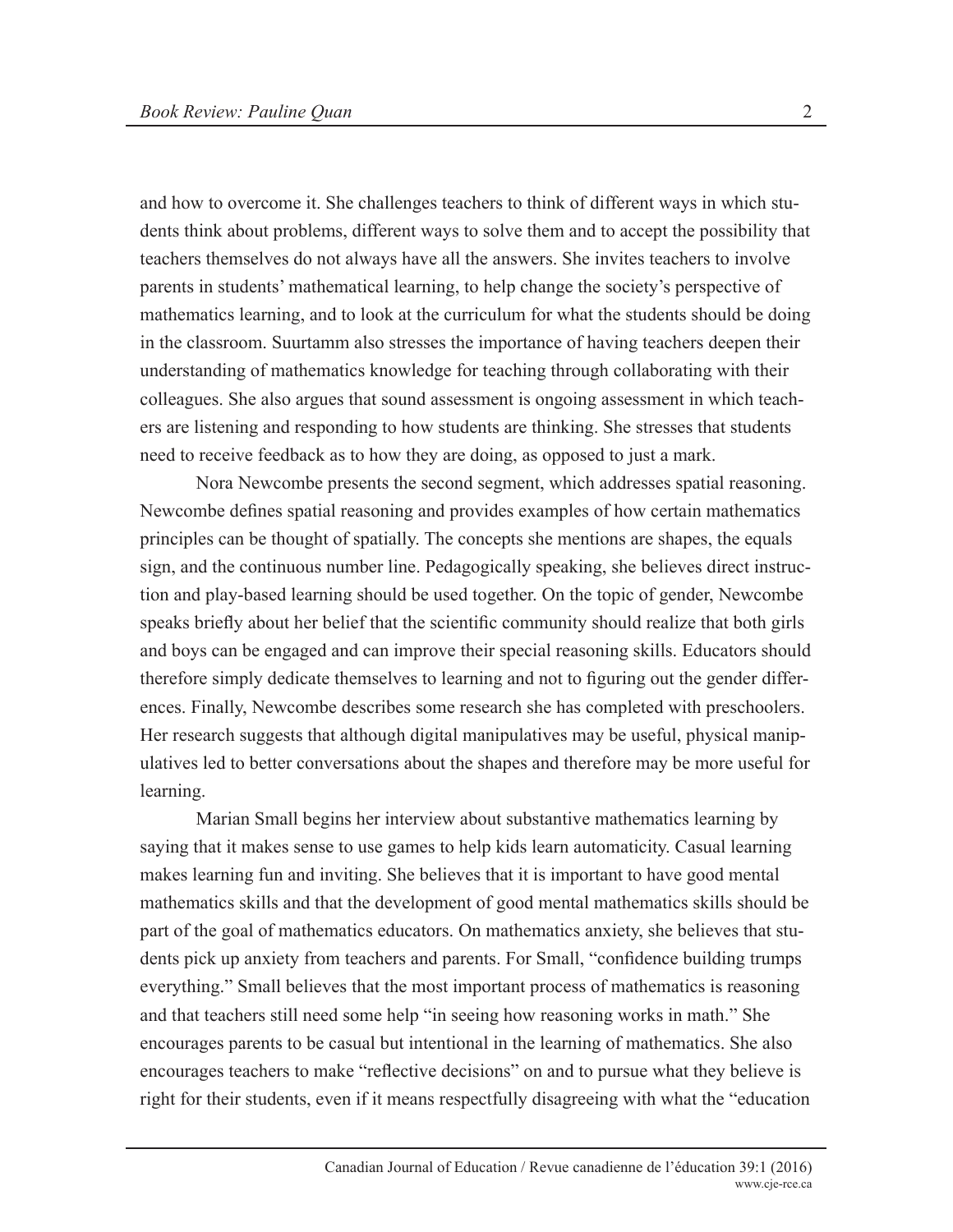system" is asking for. She also points out that technology does not make one a better teacher but can be used enhance teaching. As for the administrator's role, Small believes that administrators should push for change instead of seeking harmony. To Small, the most important part of learning is to be purposeful; teachers need to know why they are teaching what they are teaching and students need to know what their goals are on a daily basis.

Unlike the interviews with the other experts, Damian Cooper's segments are snippets of his actual presentation at OAME. Cooper urges educators to begin with the end in mind and to make sure that the mathematics is authentic. He says tasks should involve generalizing, applying, and transferring; and not simply culminating procedures that have been learned along the way. A dynamic model of "diagnostic assessment, differentiated teaching, formative assessments, providing feedback and summative assessment" is necessary and should be mainstream in mathematics learning. Cooper claims that authentic assessments are critical, and assessments for different purposes are equally important. Most important is feedback, cannot be mixed with scores. He notes that feedback should not involve teachers correcting answers, but should highlight and direct students to problems so that they can address them themselves. Summative assessments should be designed so that students may take their learning and apply it in new or unfamiliar situations, while addressing multiple overall expectations. Finally, Cooper states that the role of educators is not to cover the curriculum in the same way for all students. The focus for evaluation should be on overall expectations and not on specifics.

Joan Moss speaks about her project, Mathematics for Young Children. She recommends that teachers use a guided approach when they teach mathematics, to find the time to listen to children's reasoning. Mathematics educators need to be strong in their mathematical knowledge for teaching, which involves knowing the mathematics, knowing the children, understanding pedagogy and putting it together, but also involves knowing specifically how to teach the topics. Moss reports that there are times in which early years teachers' mathematics anxiety is a hindrance. She also notes that even though early years education is play-based, discussions about mathematics should be regarded as an excellent learning opportunity. She speaks about the importance of paying attention to spatial reasoning, including visualizing shapes and mentally rotating them. Moss recommends that educators find ways to inject more mathematics into the full day. Just as literacy is relevant across all subjects, so should mathematics be, as well.